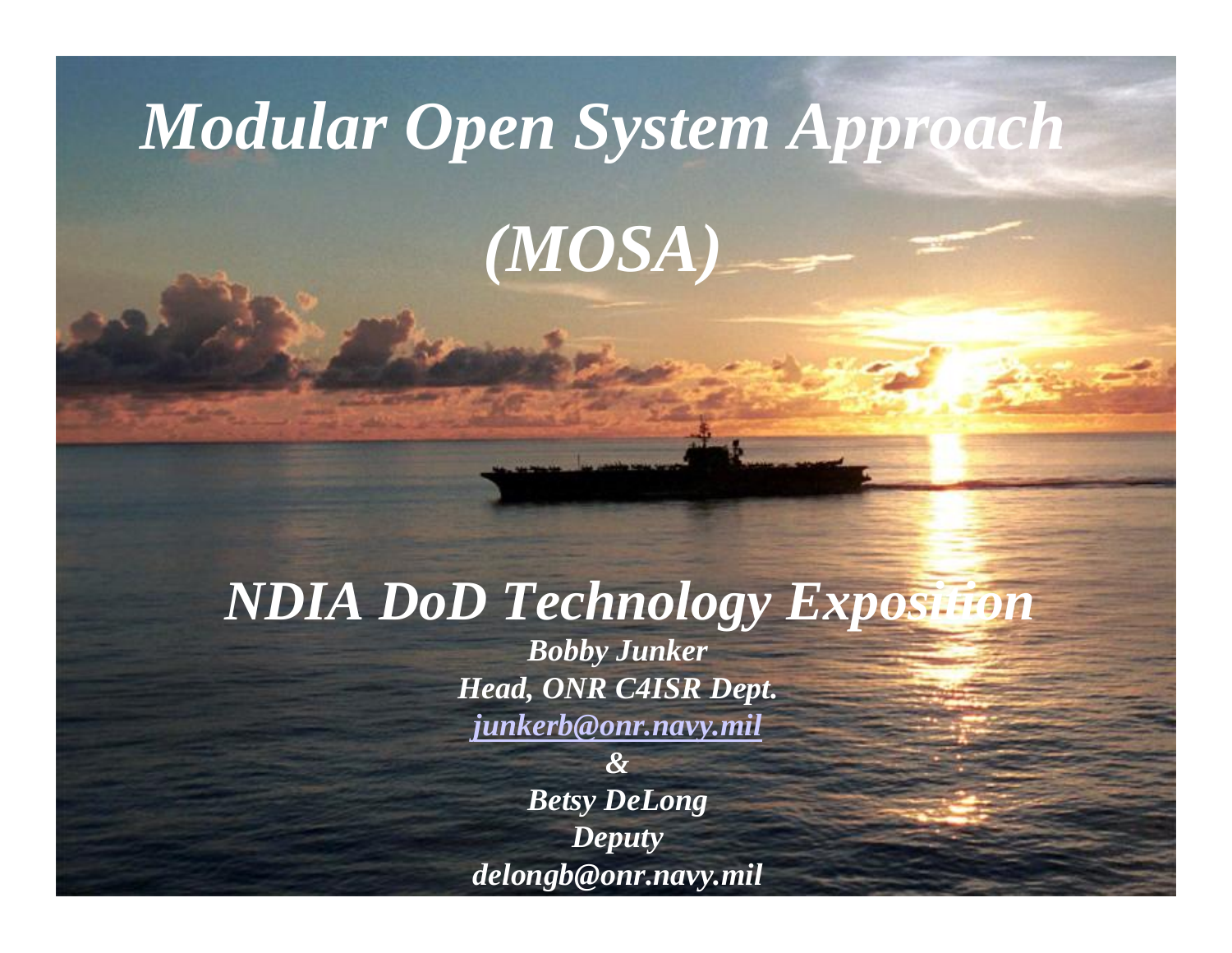

- An integrated business and technical strategy that employs a modular design and defines key interfaces using widely supported, consensusbased standards that are published.
- Modular open architecture approach enables an acquisition strategy where:
	- Components may be acquired from multiple sources
	- Total system can be provided by multiple vendors
	- Multiple vendors may provide the replacement parts across the system over life cycle including upgrades

**Goal is an Open RF Architecture Over Life Cycle**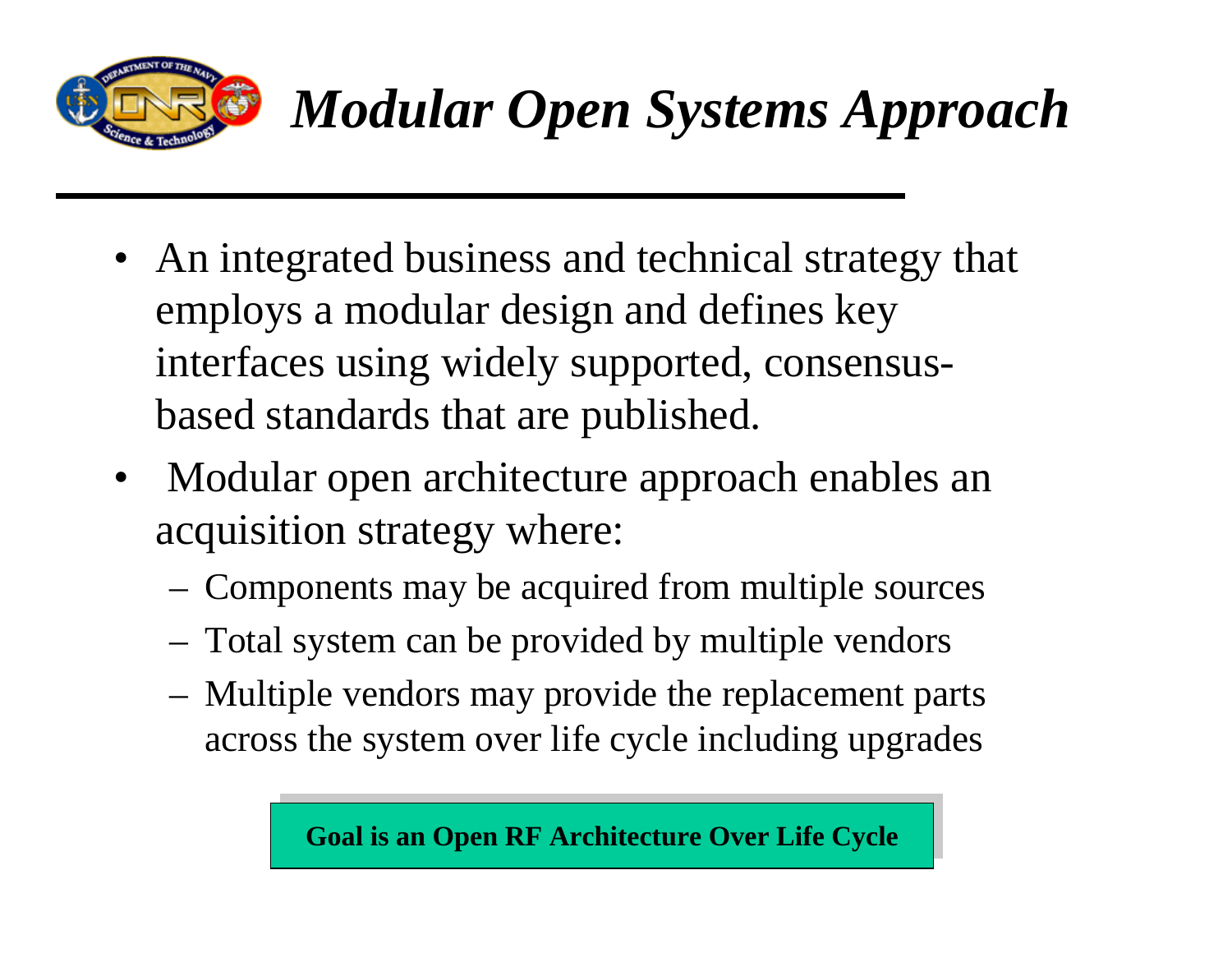

*Public Law 104-113*

• **With regard to non-government standards, Section 12d states:**

**"(1) IN GENERAL. - Except as stated in paragraph (3) [exceptions] of this section, all Federal Agencies and departments shall use technical standards that are developed or adopted by voluntary consensus standards bodies, using such technical standards as a means to carry out policy objectives or activities determined by the agencies and departments.**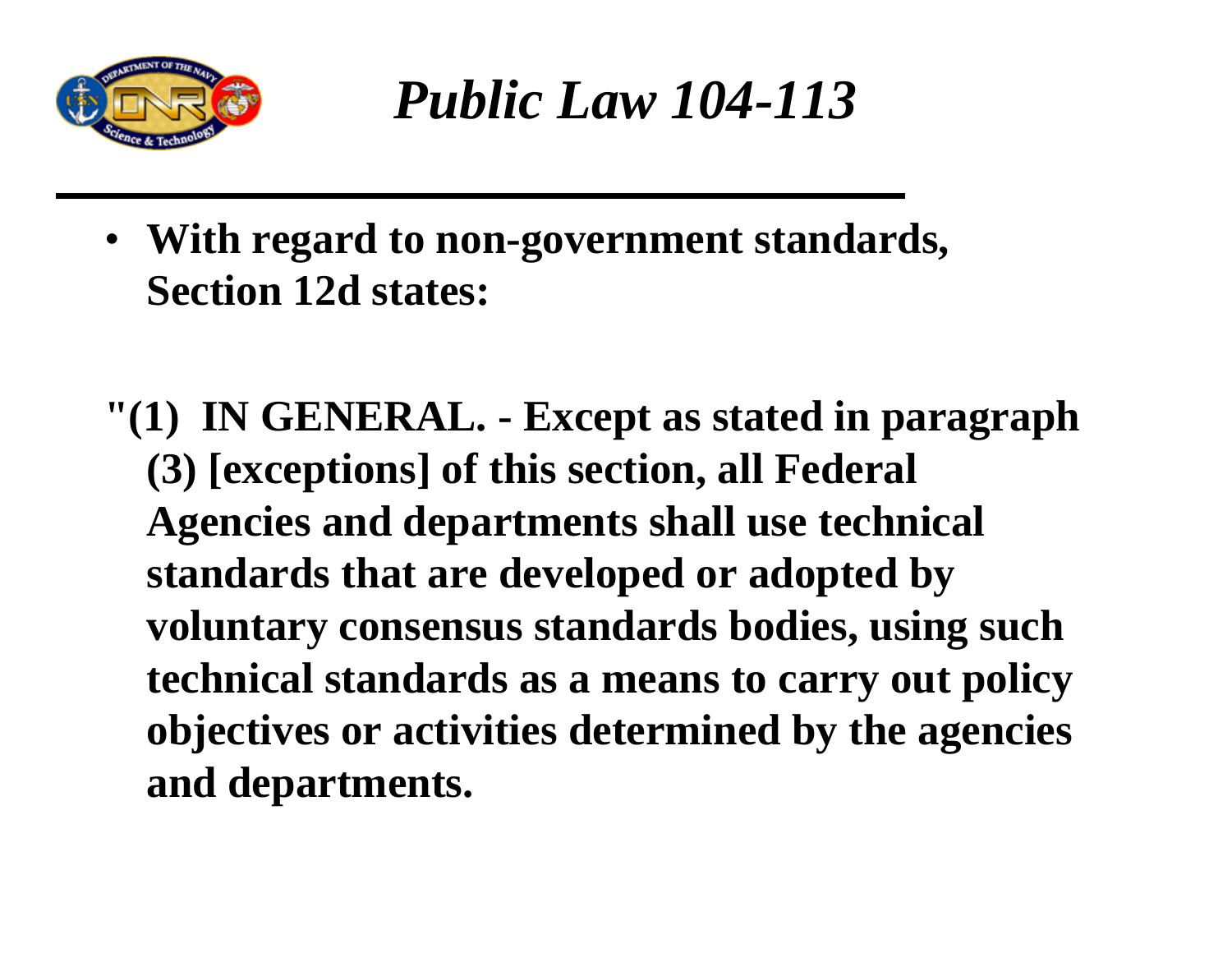

*Preferred Standards*

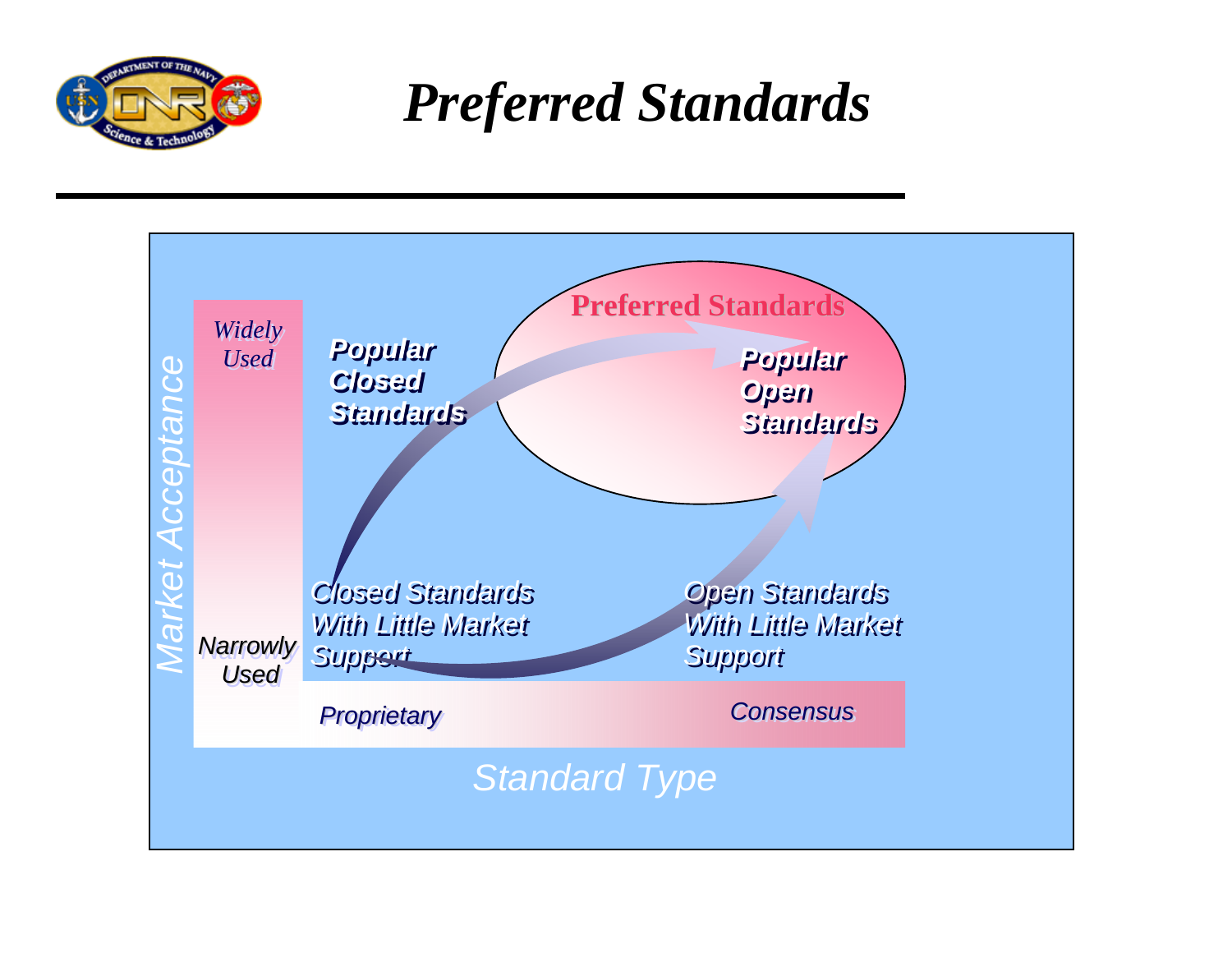

#### *Definitions*

**A system is a collection of interacting...** 

**...subsystems which are collections of interacting...** 

**...components either hardware, software, or human, ...**



**…that are connected by interfaces to support the interchange of information, activity, or material essential to the functioning of the system.**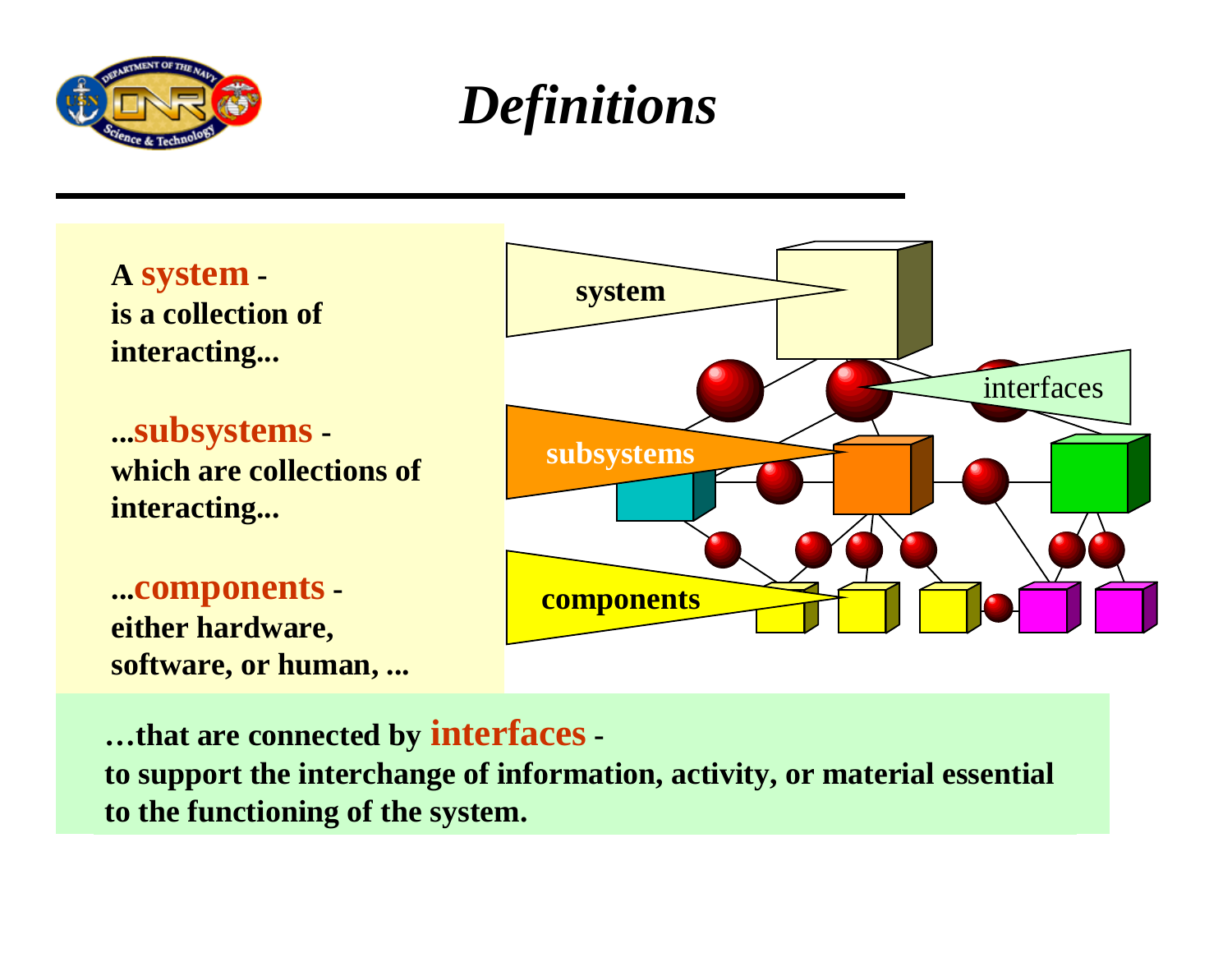

*Intellectual Property*

Developer can choose <u>any</u> implementation as long as design meets interface specification.



**Component A Component B**

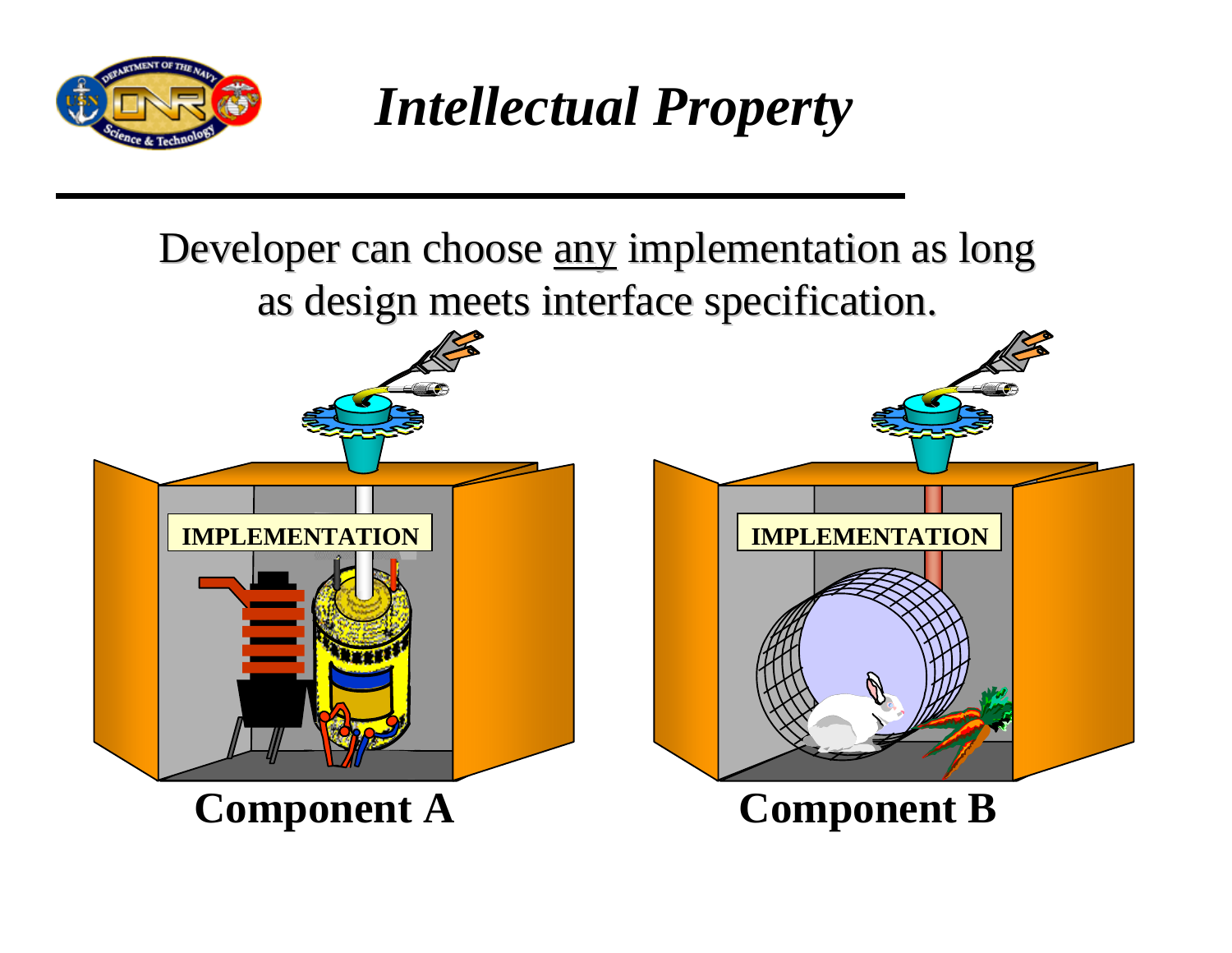

#### *Benefits of Using Open Systems Standards*

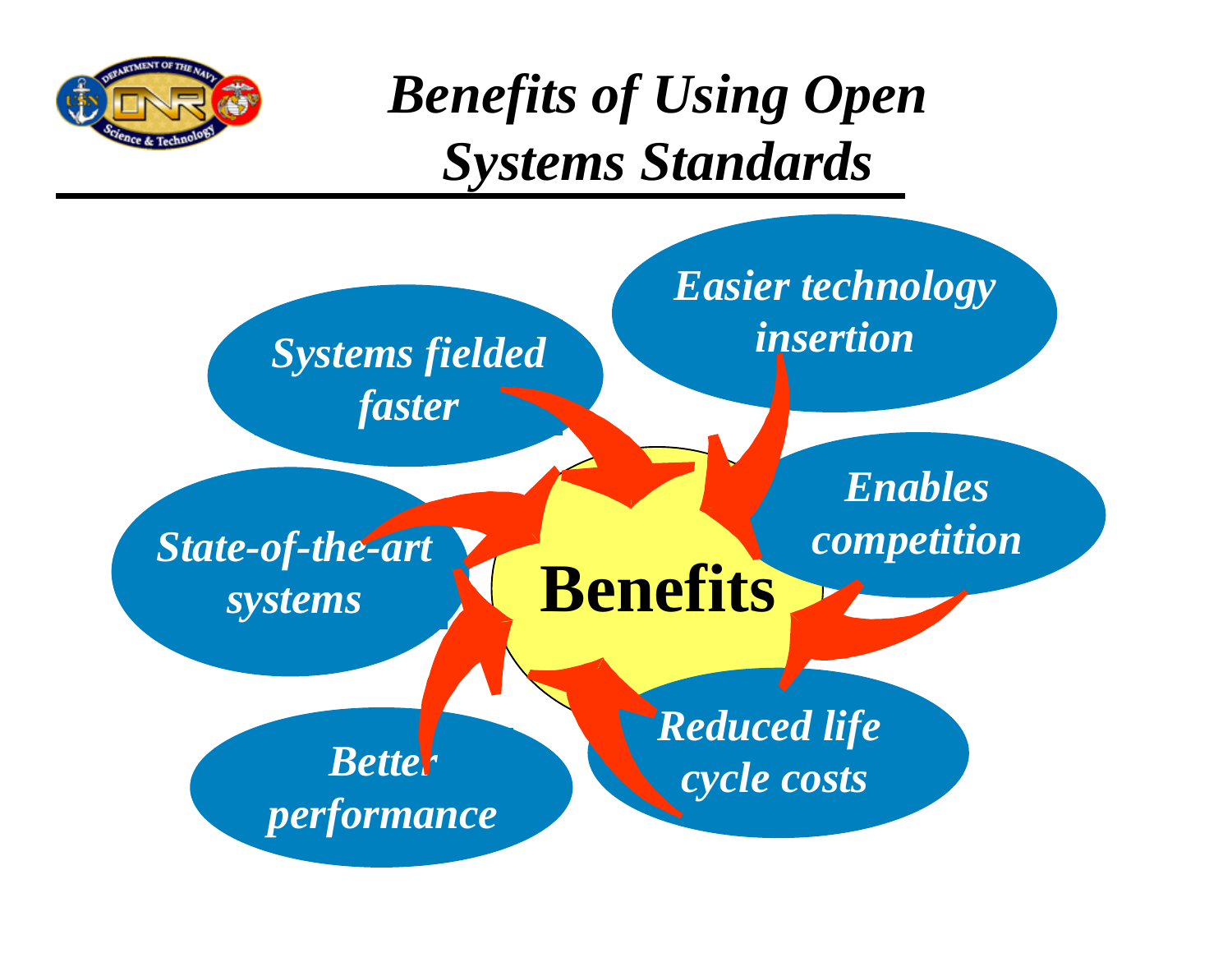

## *Motivation: Shipboard Antenna Growth*

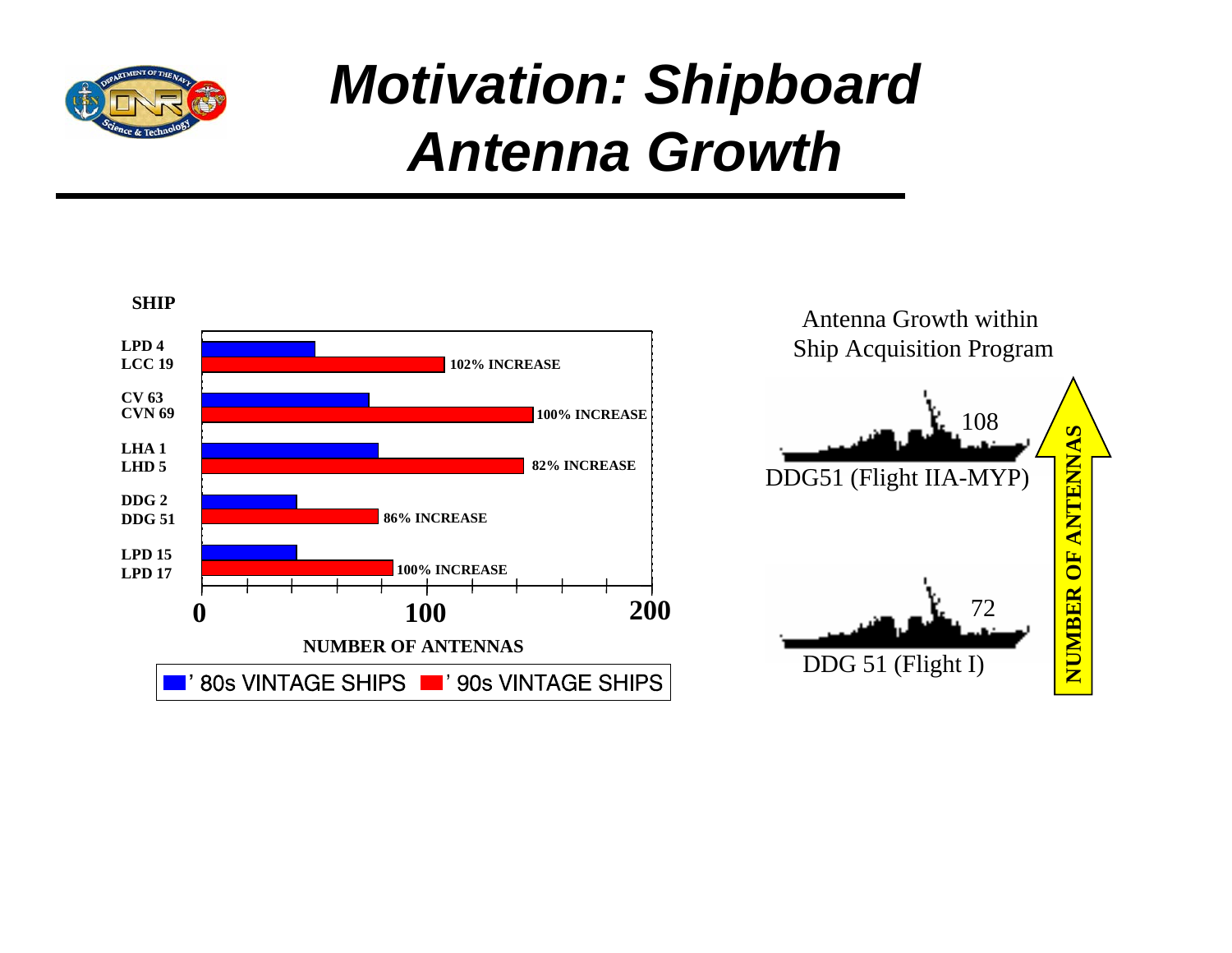

# *Integrated Topside (IT) Objective*

- Develop and demonstrate an integrated, multifunction, multi-beam top-side aperture construct that has:
	- A scalable family of EW & communications capability to support multiple classes of ships
	- Shared apertures for multiple functions
	- Software defined functionality
	- Cost effectiveness over the life cycle
	- Increased operational capability
	- Spiral development to reduce risk and costs and have high probability for transition of technology to the fleet
	- Modular open design (apertures and electronics) to facilitate competition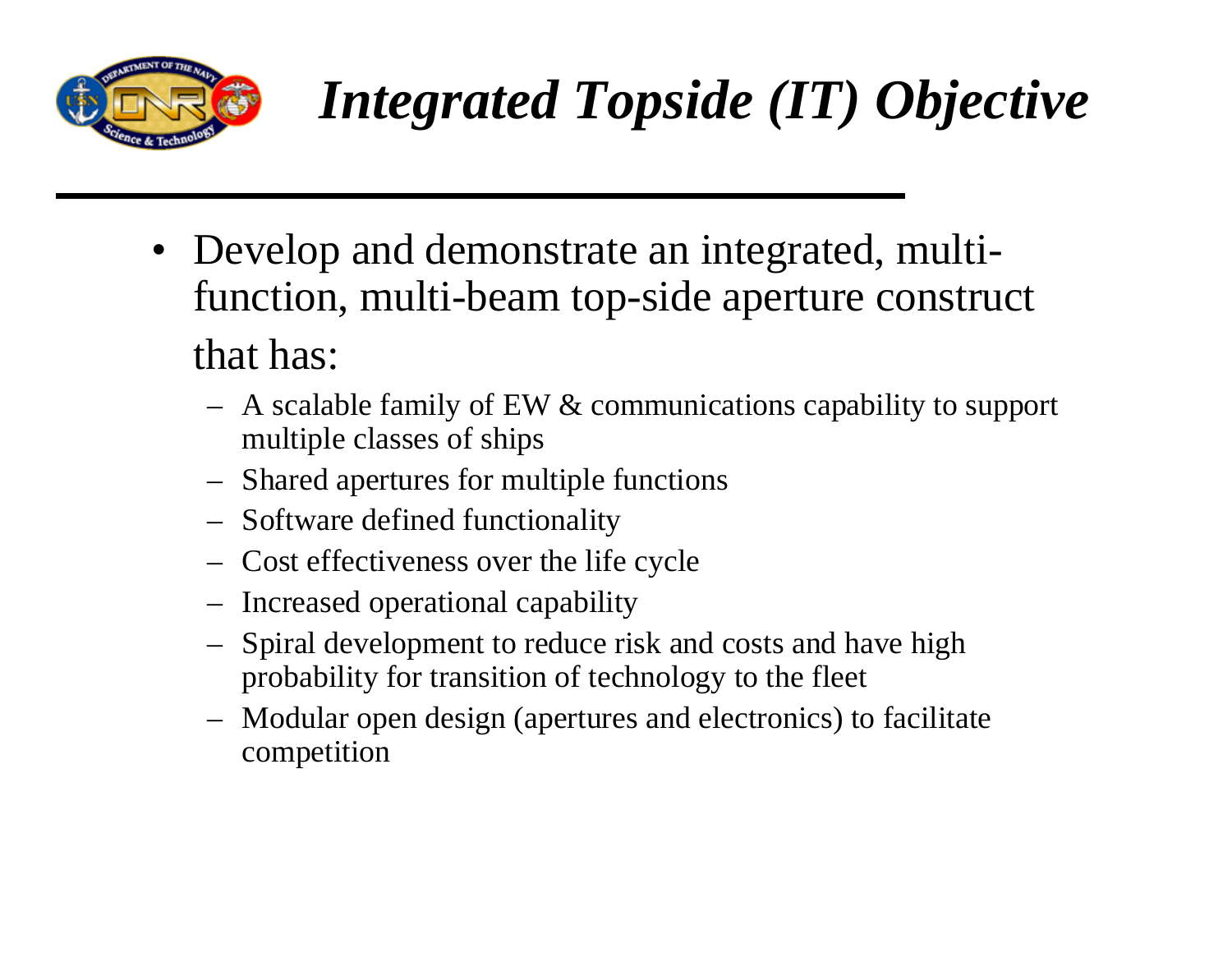

*Next Steps*

- Reviewed industry responses to NDIA questionnaire and issued RFI for industry to define strategies for developing specific architectures and interfaces (responses due 20 April 2007)
- Implement a management IPT that includes services, SECNAV, OPNAV, acquisition community
- Prepare for contract(s) in early FY08
- Continue coordination with other potential users (Army, Air Force, NAVAIR)

earnest when funding available. Prepare to initiate IT Program in<br>earnest when funding available.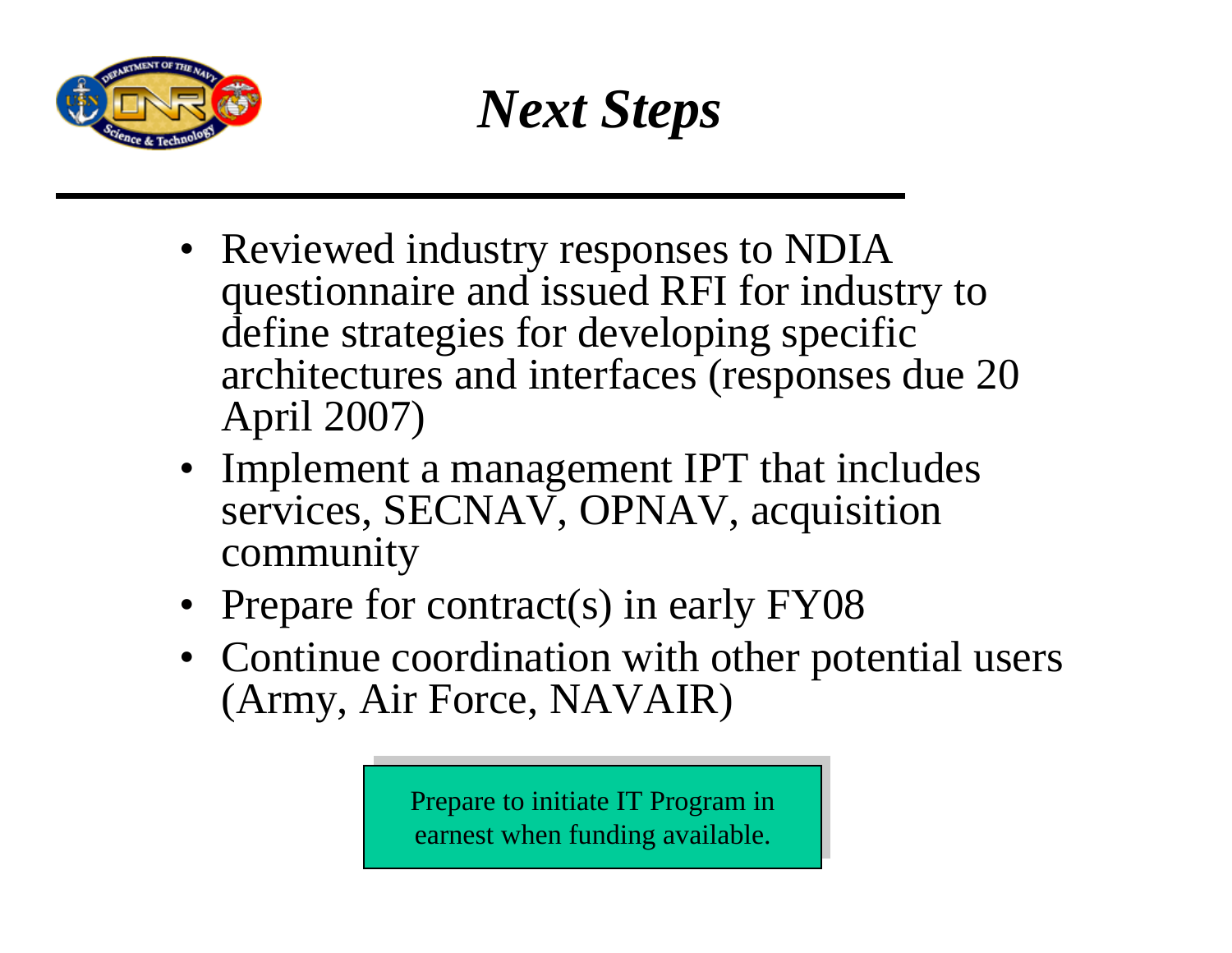

#### *Advance Multi-Function RF Concept*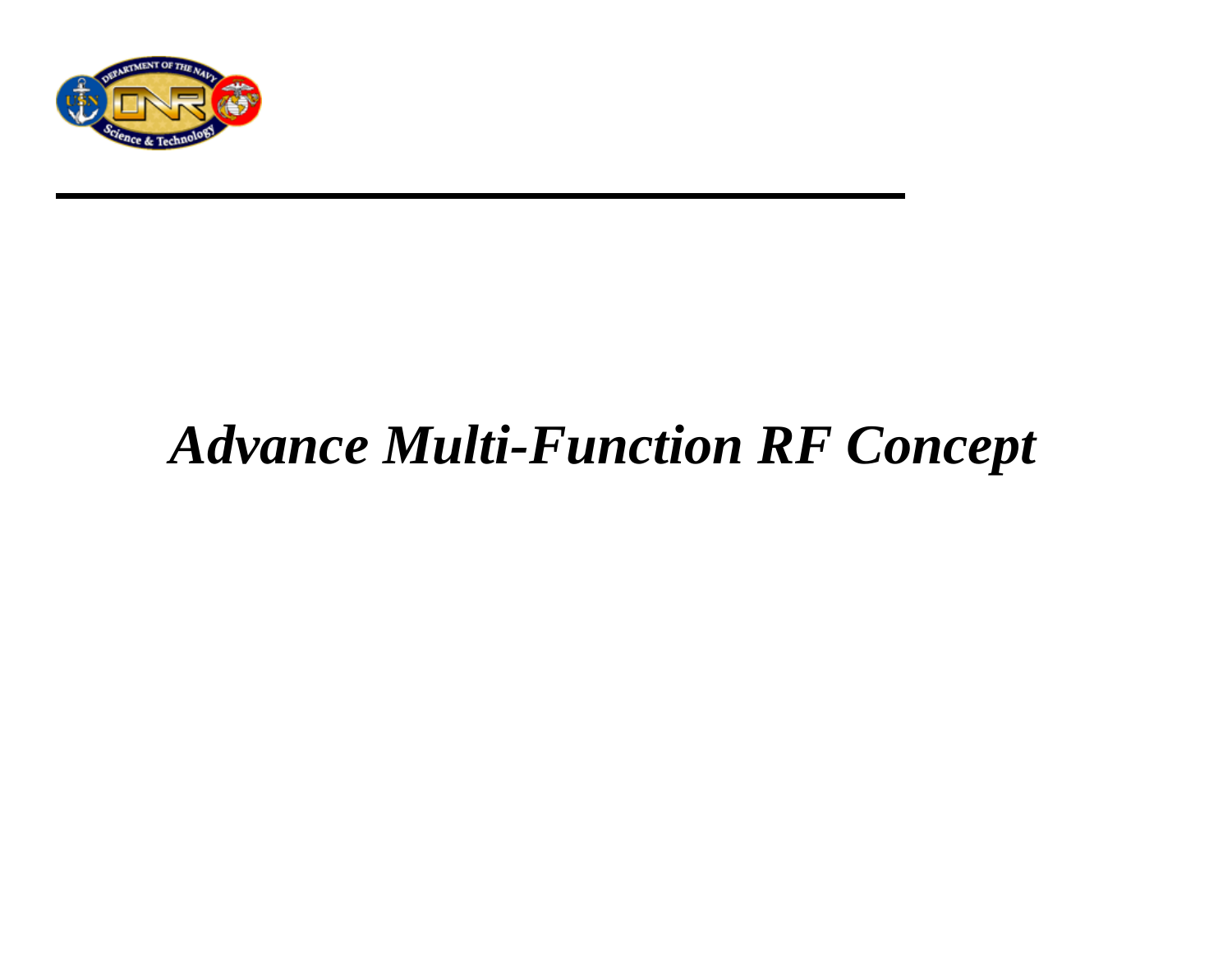

#### *AMRFC Site Today*

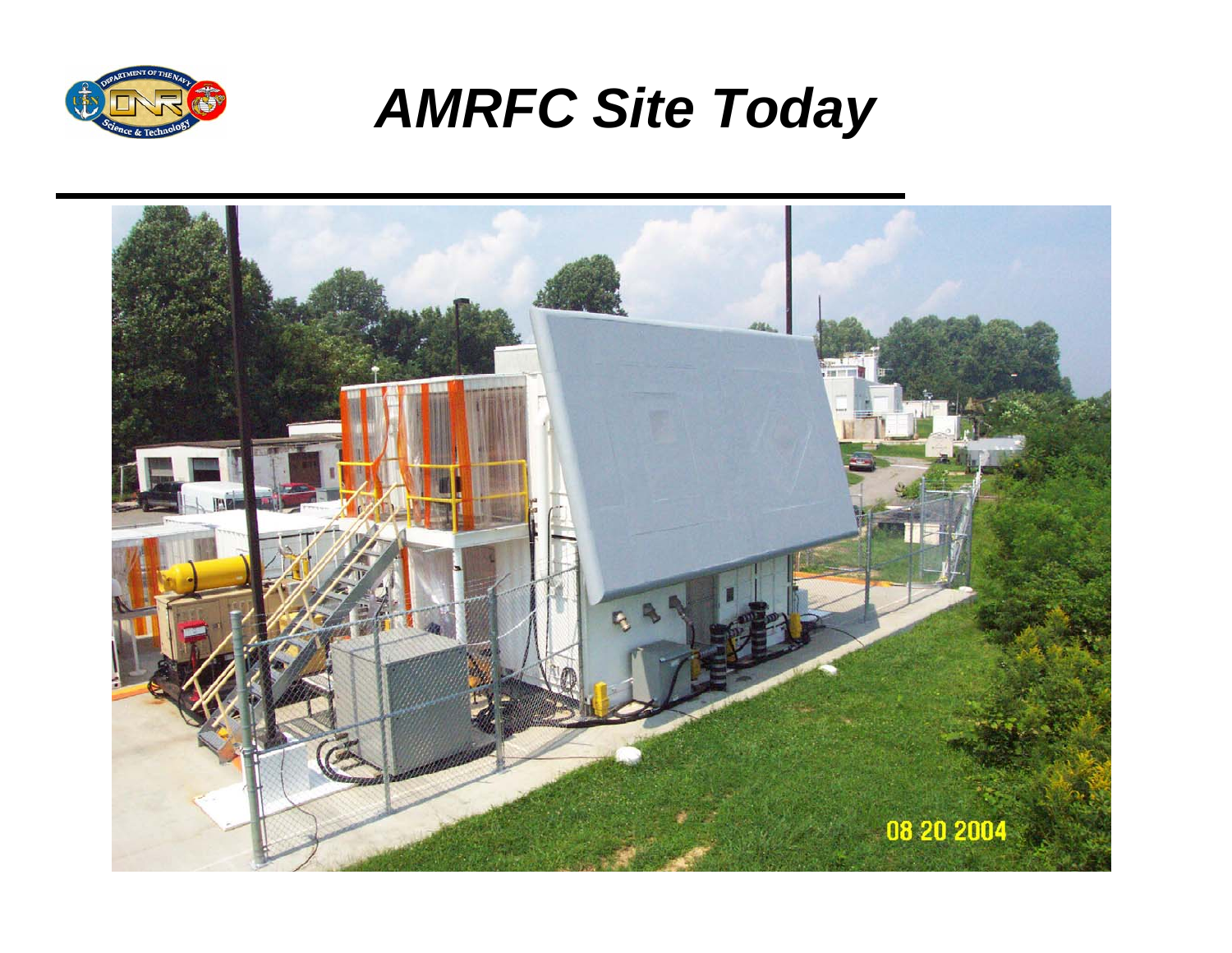

#### *AMRF-C Test-Bed High Level Block Diagram*

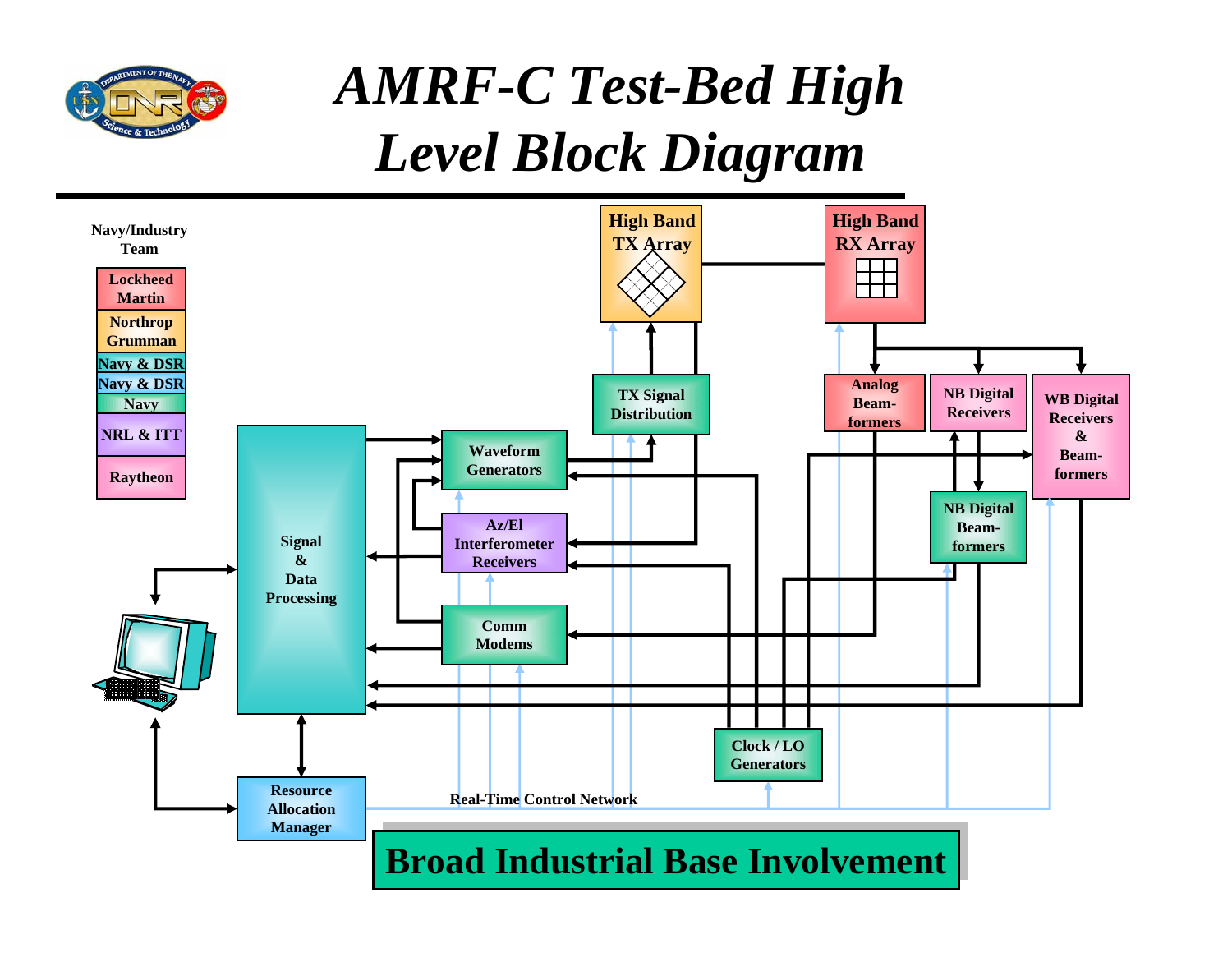

## *Multi-Function EW System for DDG - 1000*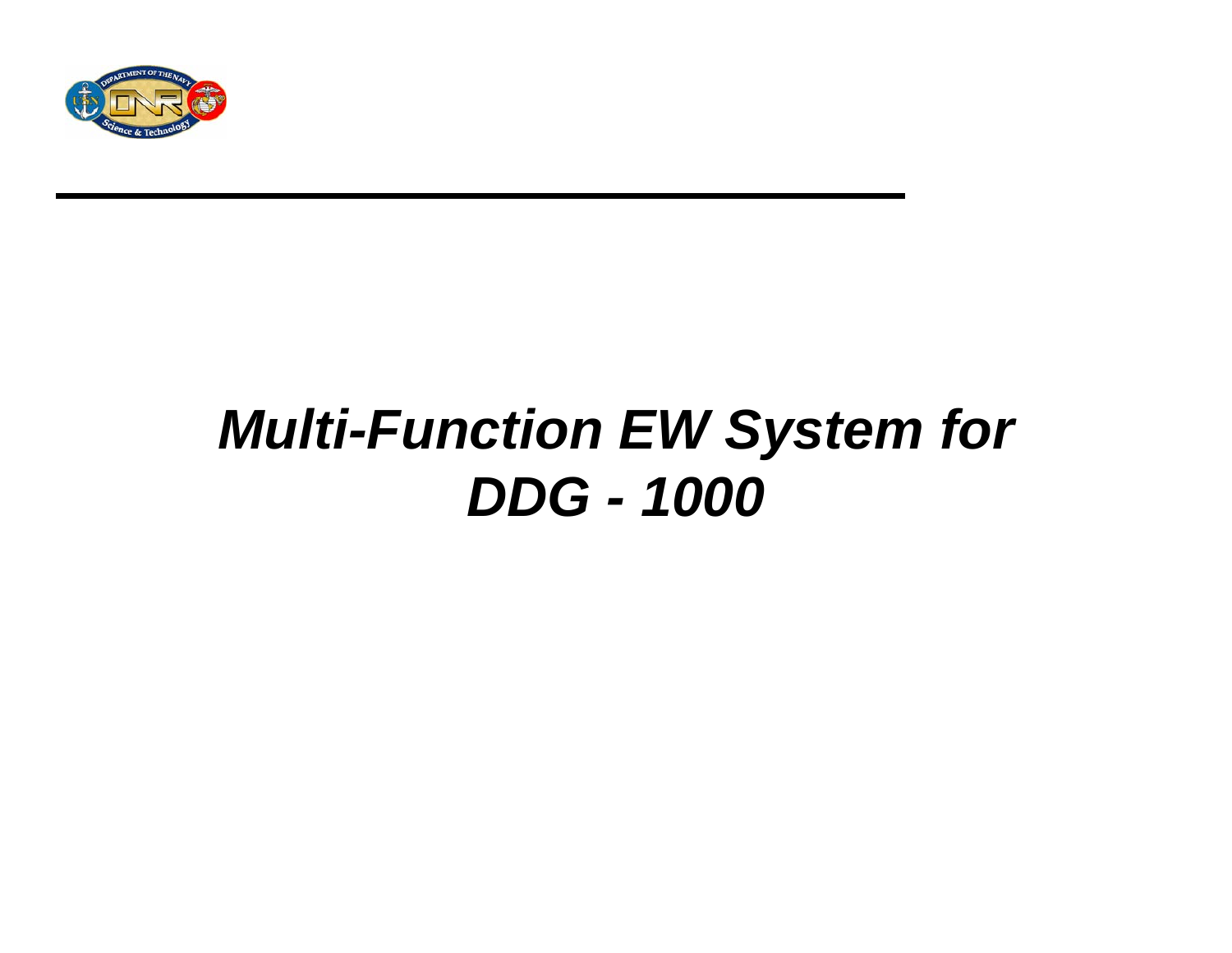

## *MFEW Passive Arrays for DDG - 1000*



 **(4) HPOI / Acquisition elements arranged as 4-element interferometer with 3x LOB accuracy of SLQ-32 at the horizon.**

**2**

**1**

 **(8) Az PDF elements with 33" baseline provide compliant performance in all sea states, ship maneuvers, and signal polarizations.**

**3**

 **(7) El PDF elements provides compliant performance in all but worst case conditions but may exceed top hat height restrictions.**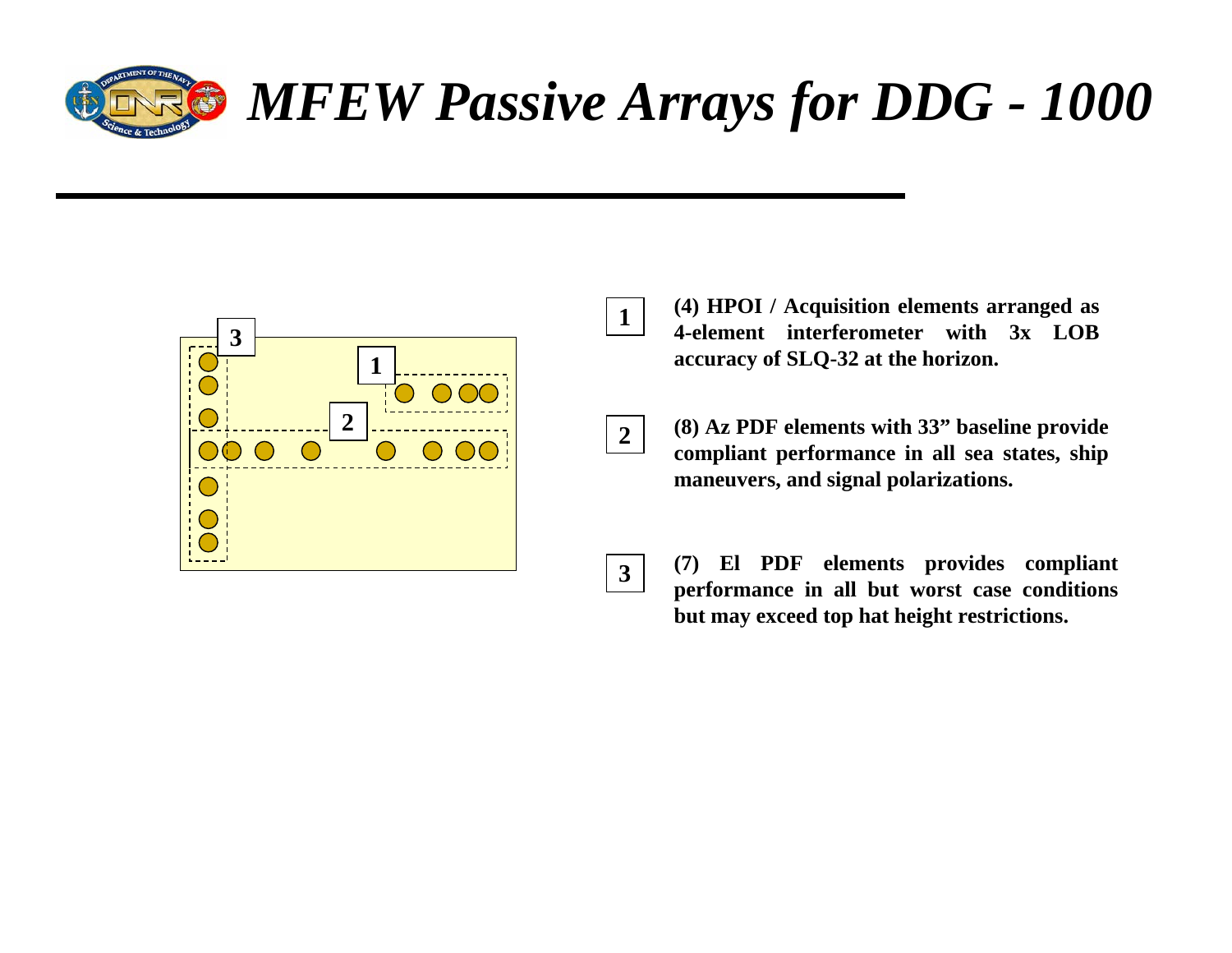

*Other Ship Classes*

- DEEP WATER
	- SMALLER SHIPS (PATROL CRAFT, ETC):
	- NATIONAL SECURITY CUTTER: SLQ-32 REPLACEMENT
	- POTENTIAL FOR MISSION/CAMPAIGN BASED EQUIPMENT LOADS
- LCS
	- REDUCED SIZE/WEIGHT COMPARED TO SLQ-32
	- INCREASED COST ABOVE CURRENT FLIGHT 1 SOLUTIONS OFFSET BY INCREASED CAPABILITY AND REDUCED LOGISTICS COSTS
- BACK FIT SHIPS
	- SLQ-32 REPLACEMENT SIMPLIFIED BY USING ESE
	- SCALABLE FROM "SLQ-32 LITE" TO DD(X) PERFORMANCE
- $\bullet$  CG(X)
	- DD(X) CONFIGURATION
- CVN-21, LHA
	- SEVERE SPACE LIMITATIONS ON ISLAND
	- INVESTIGATE P/S OR 4 QUADRANT INSTALLATIONS OFF ISLAND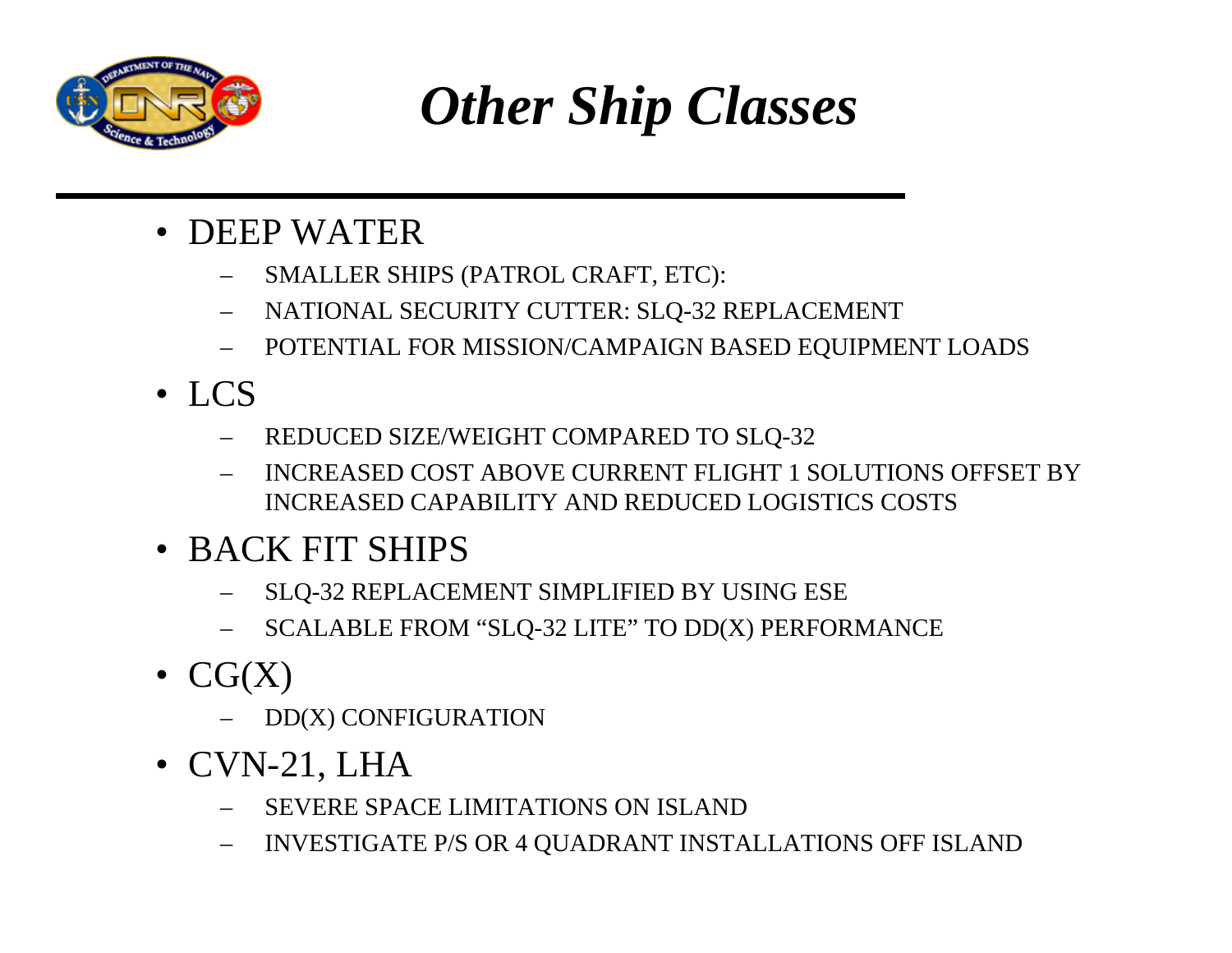

#### *Multi-Function EW System One System - Modular & Scalable*

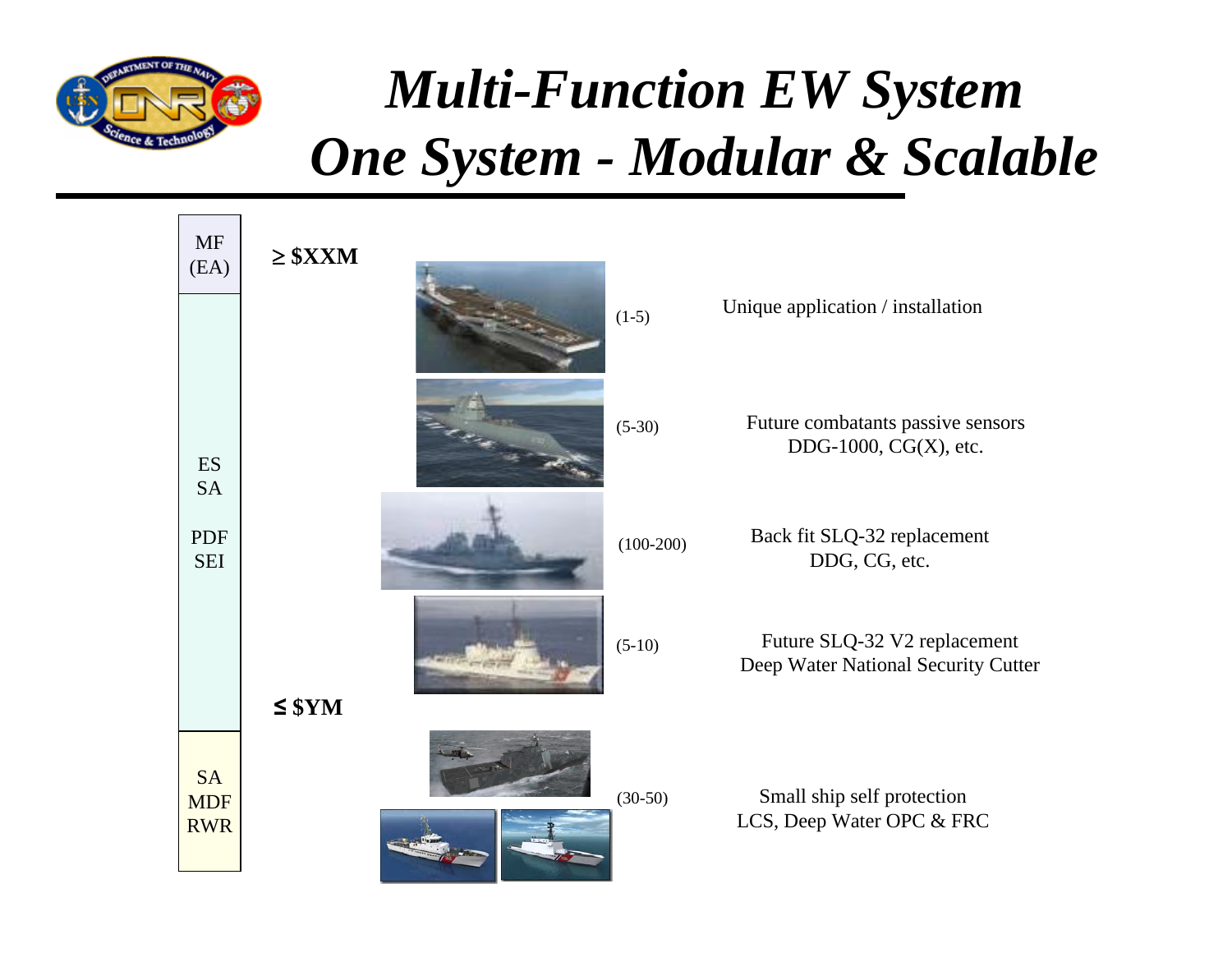

#### *Rx Aperture Options*



- **Acquisition**
- **Precision DF (< 1**°**AOA)**
- **SEI**
- **EA techniques**

- **Acquisition**
- **Medium DF (1**°**LOB)**
- **SEI**
- **EA techniques**

- **Acquisition**
- **Precision DF (< 1**°**AOA)**
- **SEI**
- **EA techniques**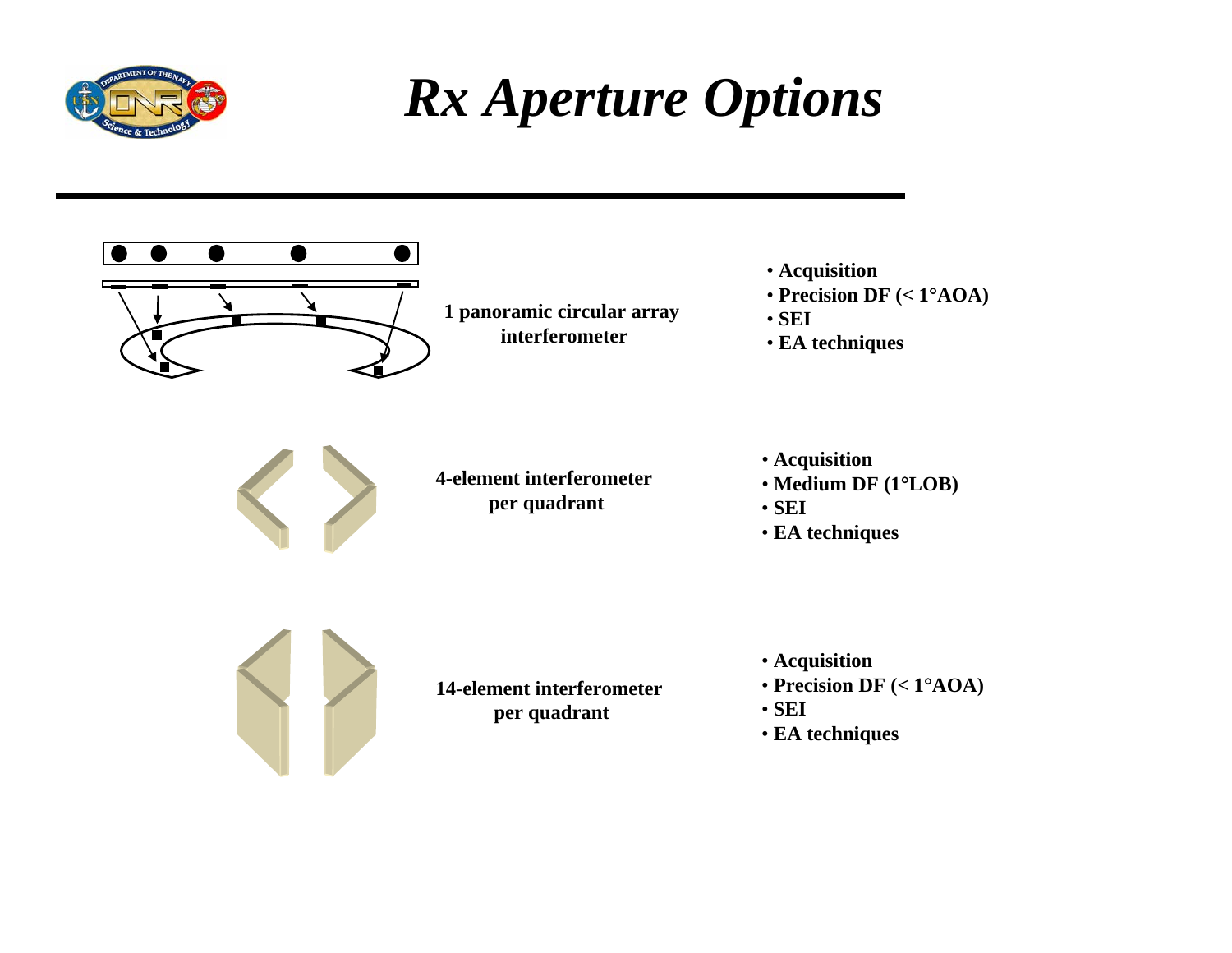

## *Modular Integrated Link Electronics System (MILES)*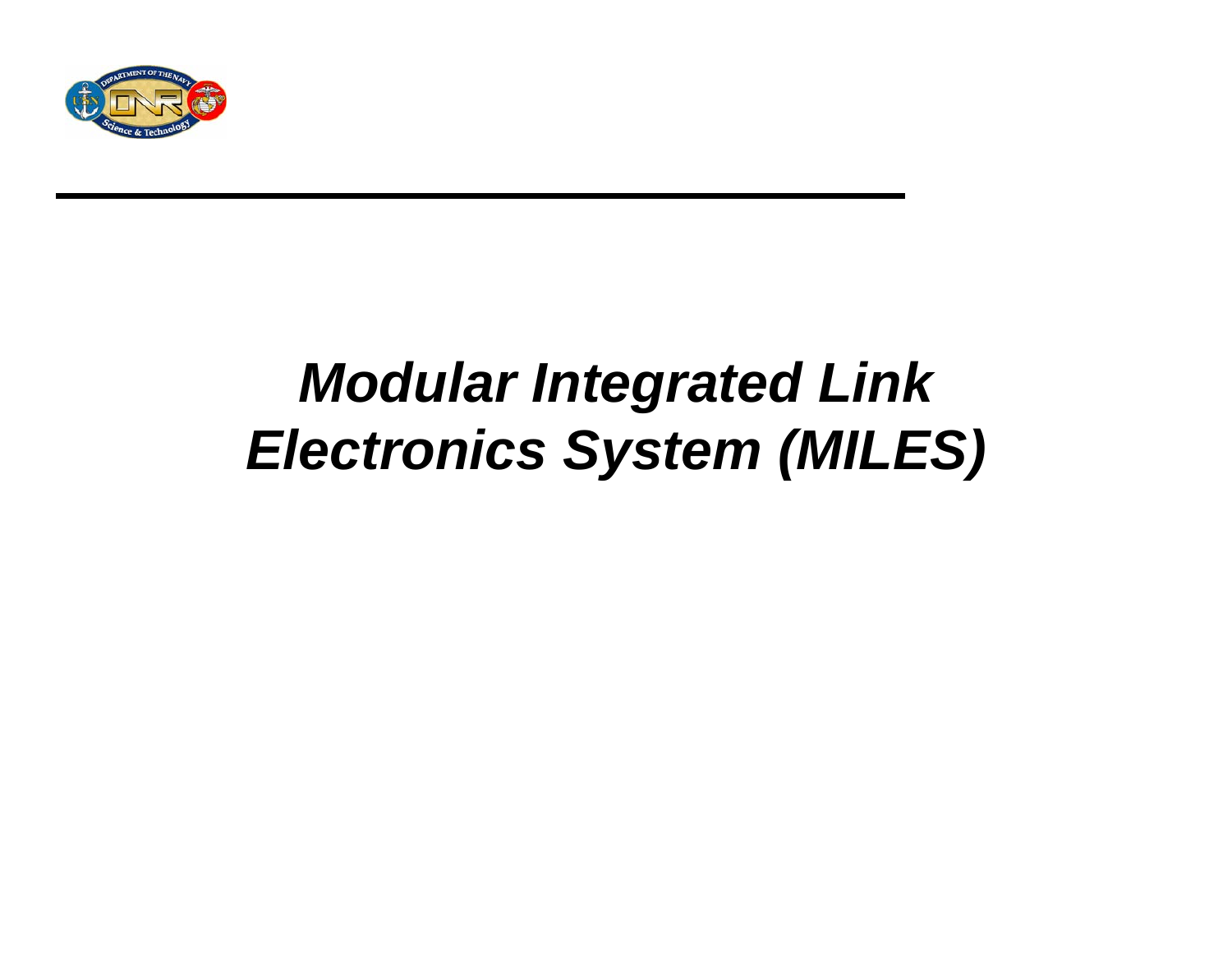

*MILES*

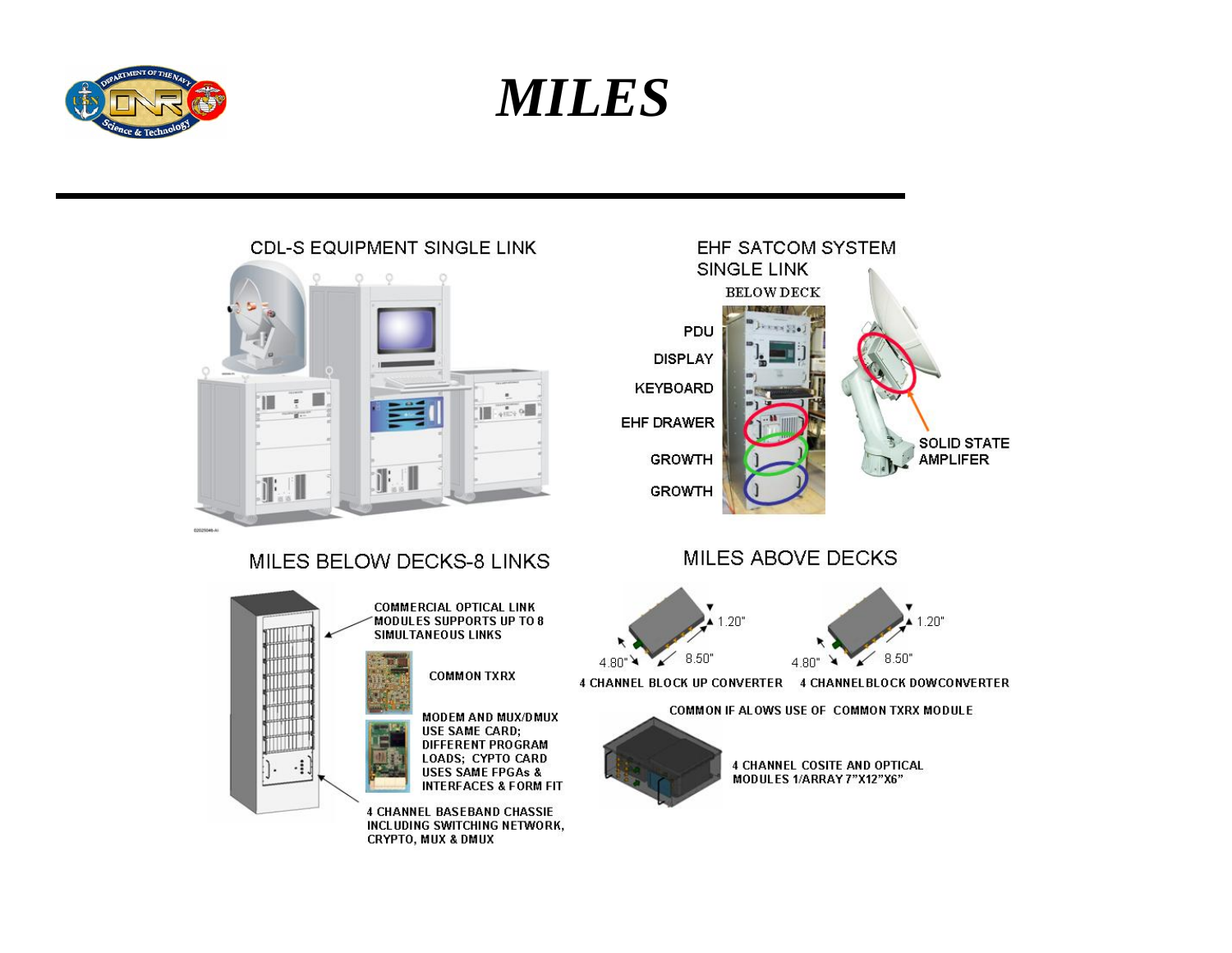

## *Modular RF System Architecture Modular RF System Architecture*



- Procure Up / Down-converter with Array to a Common Set of IF Frequencies
	- All Arrays Have a Standard RF Interface to Support **Electronics**
- Defined Interfaces Between Back-End Electronics Subsystems
- Common architecture for ground / airborne terminal applications
- Migrate to Digital Data Interface From Array To Below Decks **Electronics**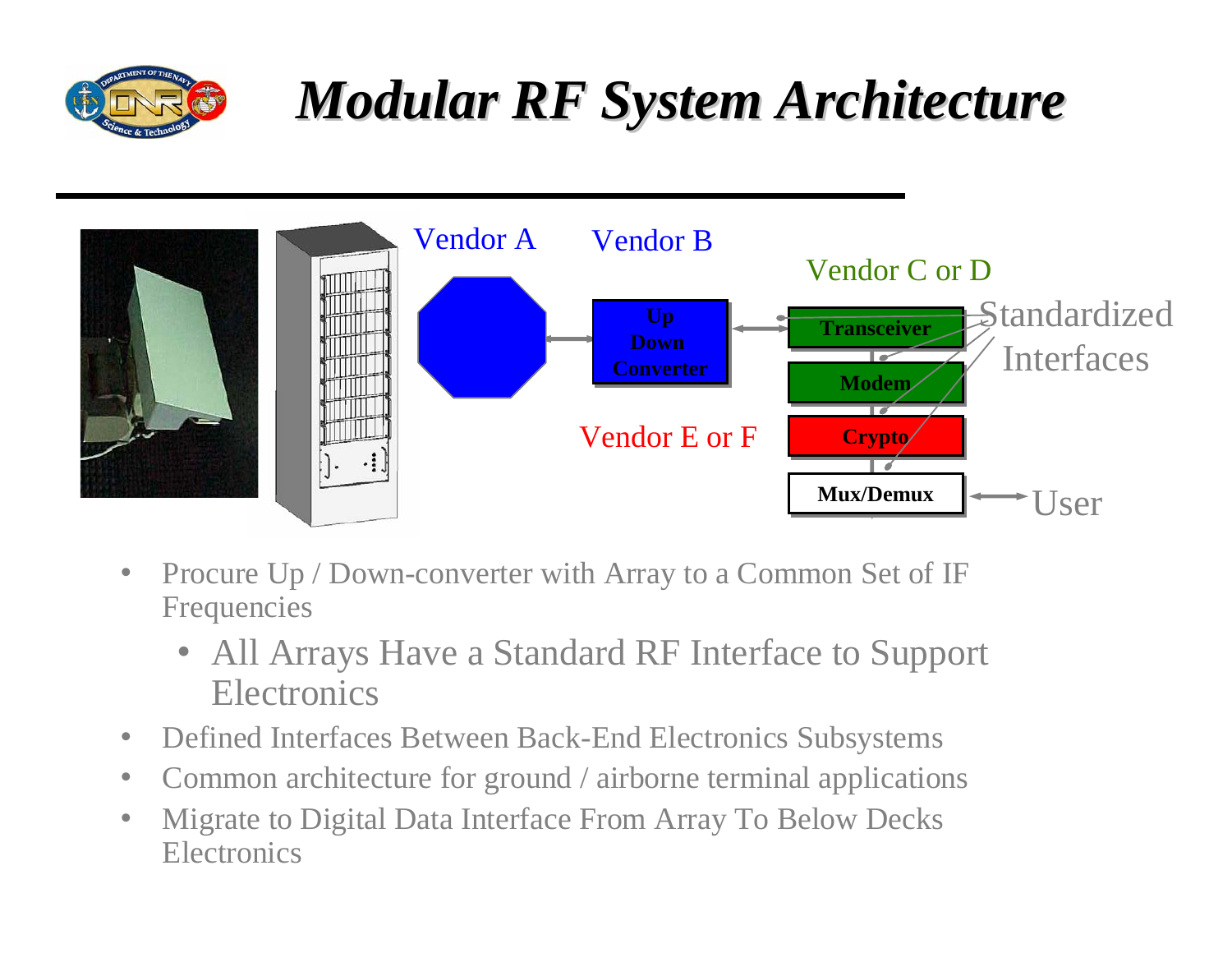

## *Digital Array Radar (DAR)*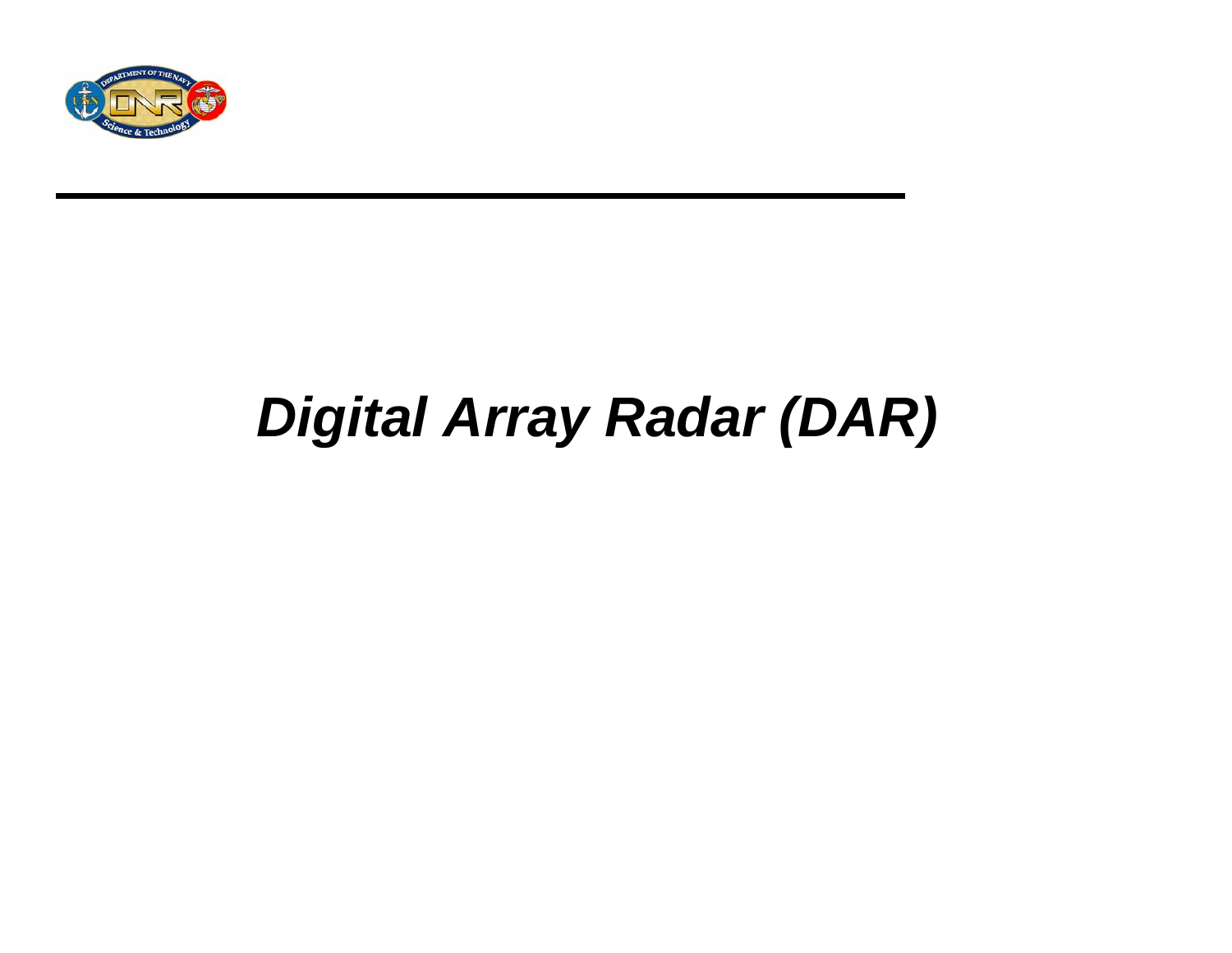

## *DAR Open Architecture Radar Specification (OARS)*